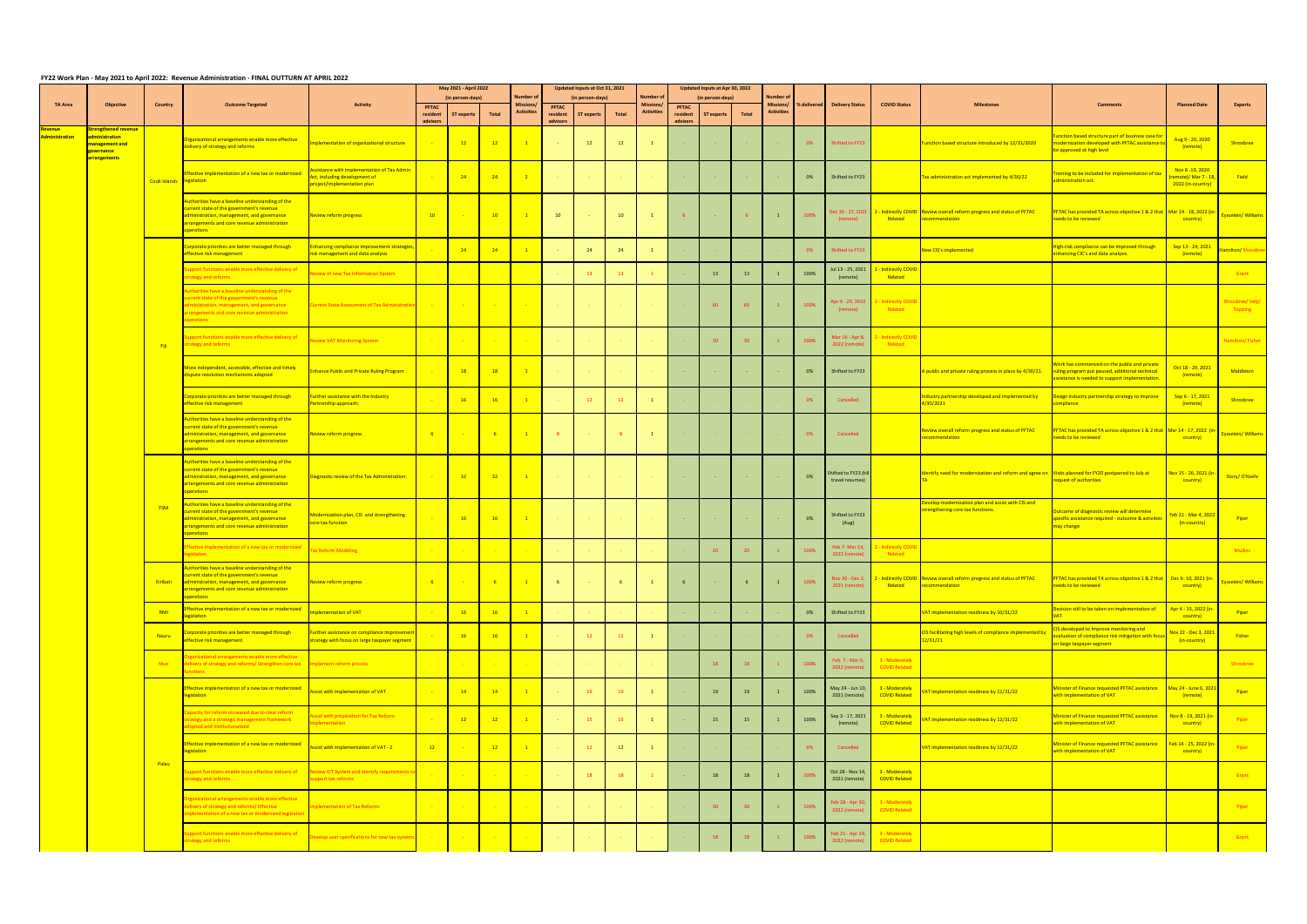|                |           |                |                                                                                                                                                                                                                                    |                                                                                                              |                                     | May 2021 - April 2022<br>(in person-days) |                 | <b>Number of</b>                     |                                      | Updated Inputs at Oct 31, 2021<br>(in person-days) |                   | Number of                      |                                      | Updated Inputs at Apr 30, 2022<br>(in person-days) |                   | <b>Number of</b>               |      |                                    |                                                                    |                                                                                                                       |                                                                                                                                                                                                                             |                                                                                 |                                                           |
|----------------|-----------|----------------|------------------------------------------------------------------------------------------------------------------------------------------------------------------------------------------------------------------------------------|--------------------------------------------------------------------------------------------------------------|-------------------------------------|-------------------------------------------|-----------------|--------------------------------------|--------------------------------------|----------------------------------------------------|-------------------|--------------------------------|--------------------------------------|----------------------------------------------------|-------------------|--------------------------------|------|------------------------------------|--------------------------------------------------------------------|-----------------------------------------------------------------------------------------------------------------------|-----------------------------------------------------------------------------------------------------------------------------------------------------------------------------------------------------------------------------|---------------------------------------------------------------------------------|-----------------------------------------------------------|
| <b>TA Area</b> | Objective | <b>Country</b> | <b>Outcome Targeted</b>                                                                                                                                                                                                            | <b>Activity</b>                                                                                              | <b>PFTAC</b><br>residen<br>advisors | <b>ST experts</b>                         | Total           | <b>Missions</b><br><b>Activities</b> | <b>PFTAC</b><br>resident<br>advisors | <b>ST experts</b>                                  | Total             | Missions/<br><b>Activities</b> | <b>PFTAC</b><br>resident<br>advisors | <b>ST experts</b>                                  | Total             | Missions/<br><b>Activities</b> |      | % delivered Delivery Status        | <b>COVID Status</b>                                                | <b>Milestones</b>                                                                                                     | <b>Comments</b>                                                                                                                                                                                                             | <b>Planned Date</b>                                                             | <b>Experts</b>                                            |
|                |           |                | Support functions enable more effective delivery of<br>strategy and reforms                                                                                                                                                        | Refresh the ITAS project plan and assist with<br>levelopment and implementation of change<br>nanagement plan |                                     | 28                                        | 28              |                                      |                                      |                                                    |                   |                                |                                      |                                                    |                   |                                |      | Cancelled                          |                                                                    | ITAS project plan and change management plan<br>implemented by 12/31/21                                               | <b>Example 20 Figgs Construst Construst Construst</b> Certain Construst Construst Construst Construst Construst Const<br>lements to be included in ITAS project plan                                                        | Jul 12 - 23, 2021<br><mark>(remote)/ Jan 24 - Feb</mark><br>4, 2022 (in-country | Grant                                                     |
|                |           | <b>PNG</b>     | Organizational arrangements enable more effective<br>delivery of strategy and reforms                                                                                                                                              | urther development and introduction of new<br>organizational structure                                       |                                     | $-12$                                     | $-12$           |                                      |                                      | 40                                                 | 40                |                                | 20 <sup>°</sup>                      | 40                                                 | 60                |                                | 100% | Jun 26 - Jul 10,<br>2021 (remote)  | <mark>: - Indirectly COVII</mark><br>Related                       | lew organizational structure implemented by 4/30/22                                                                   | New structure should be used to introduce<br>strategically focused practices and performance-<br>pased culture                                                                                                              | (remote)                                                                        | Sep 27 - Oct 8, 2021 Eysselein/Vivian/<br><b>Williams</b> |
|                |           |                |                                                                                                                                                                                                                                    | mplementation of New Organization Structure                                                                  | <b>Contract Contract</b>            | <b>Contract Contract</b>                  |                 |                                      |                                      | 14                                                 | 14                |                                |                                      |                                                    | 40                |                                | 100% | Dec 8, 2021 - Jan<br>8, 2022 (remo | 2 - Indirectly COVID<br>Related                                    |                                                                                                                       |                                                                                                                                                                                                                             |                                                                                 | Lendon/Vivian                                             |
|                |           |                | Corporate priorities are better managed through<br>effective risk management                                                                                                                                                       | mproving risk management - development of<br><b>Framework and Improving data analysis</b>                    |                                     | $-16$                                     | 16              |                                      |                                      |                                                    |                   |                                |                                      |                                                    |                   |                                |      | Cancelled                          |                                                                    | Framework for improved management of compliance risk Risk management identified as a priority area for<br>by 12/31/21 | nprovement                                                                                                                                                                                                                  | Jul 19 - 30, 2021<br>(remote)                                                   |                                                           |
|                |           |                | Capacity for reform increased due to clear reform<br>strategy and a strategic management framework<br>adopted and institutionalized                                                                                                | enewal of Corporate Strategy and Operational                                                                 |                                     | 12                                        | 12              |                                      |                                      |                                                    |                   |                                |                                      |                                                    |                   |                                |      | Shifted to FY23                    |                                                                    | New Corporate strategic plan implemented by 10/31/21 Strategic plan due for renewal in 2021                           |                                                                                                                                                                                                                             | Aug 9 - 20, 2021<br>(remote)                                                    | Eysselein / Fisher                                        |
|                |           | Samoa          | Corporate priorities are better managed through<br>effective risk management                                                                                                                                                       | enewing of industry partnership for high risk<br>ndustries                                                   |                                     | 12                                        | 12              |                                      |                                      | 12                                                 | 12                |                                |                                      |                                                    |                   |                                |      | Cancelled                          |                                                                    | ndustry partnership developed and implemented by<br>11/30/2021                                                        | High-risk compliance can be improved through<br>ndustry partnerships.                                                                                                                                                       | Oct 11 - 22, 2021<br>(remote)                                                   | Shrosbree                                                 |
|                |           |                | Authorities have a baseline understanding of the<br>current state of the government's revenue<br>administration, management, and governance<br>arrangements and core revenue administration<br>operations                          | Review reform progress                                                                                       | 10                                  | <b>Contract</b>                           | $\overline{10}$ |                                      | 10                                   |                                                    | 10 <sup>°</sup>   |                                |                                      | <b>Contract</b>                                    | $-6$              |                                | 100% | (remote)                           | Related                                                            | n 18 - Feb 4, 2022 2 - Indirectly COVID Review overall reform progress and status of PFTAC<br>recommendation          | PFTAC has provided TA across objective 1 & 2 that Nov 8 - 12, 2021 (in-<br>needs to be reviewed                                                                                                                             | country)                                                                        | Eysselein/Williams                                        |
|                |           |                | Effective implementation of a new tax or modernized<br>legislation                                                                                                                                                                 | ssist with implementation of VAT                                                                             | $-12$                               |                                           | $-12$           |                                      |                                      |                                                    |                   |                                |                                      |                                                    |                   |                                | 0%   | Shifted to FY23                    |                                                                    | Implementation strategies and plans for VAT finalized by<br>12/31/21.                                                 | decision to implement a VAT has been made<br>vith a request from the authorities to support<br>mplementation.                                                                                                               | Feb 28 - Mar 11, 202<br>(in-country)                                            | <b>LTX</b>                                                |
|                |           |                | Capacity for reform increased due to clear reform<br>strategy and a strategic management framework<br>adopted and institutionalized                                                                                                | Design and implementation of MTRS                                                                            |                                     | $-36$                                     | $-42$           |                                      |                                      | 36 <sup>°</sup>                                    | 42                |                                |                                      |                                                    |                   |                                | 0%   | Cancelled                          |                                                                    | MTRS implemented by 4/30/22                                                                                           | <b>FAD led missions</b>                                                                                                                                                                                                     | Oct $4 - 15, 2021$<br>(remote)                                                  | Williams /STX/<br>Koukpaizan (HQ)                         |
|                |           | olomon Island  | Organizational arrangements enable more effective<br>delivery of strategy and reforms                                                                                                                                              | ssist with implementation of LTO                                                                             |                                     | $-12$                                     | $-12$           |                                      |                                      |                                                    |                   |                                |                                      | 14                                                 |                   |                                | 100% | May 18 - 31, 2021<br>(remote)      | 3 - Moderately<br><b>COVID Related</b>                             | TO implemented by 4/30/22                                                                                             | upport to include training of LTO staff                                                                                                                                                                                     | May 3 - 14, 2021<br>(remote)                                                    | vsselein/Shrosbree                                        |
|                |           |                | Authorities have a baseline understanding of the<br>current state of the government's revenue<br>administration, management, and governance<br>arrangements and core revenue administration<br>operations                          | Review reform progress                                                                                       | $\overline{10}$                     |                                           | $\overline{10}$ |                                      | 10                                   |                                                    | 10                | $\mathbf{1}$                   |                                      |                                                    |                   |                                | 0%   | Cancelled                          |                                                                    | Review overall reform progress and status of PFTAC<br>recommendation                                                  | PFTAC has provided TA across objective 1 & 2 that Jan 10 - 14, 2022 (in<br>needs to be reviewed                                                                                                                             | country)                                                                        | Eysselein/Williams                                        |
|                |           |                | Effective implementation of a new tax or modernized<br>legislation                                                                                                                                                                 | ssist with implementation of VAT                                                                             |                                     | 16                                        | $-16$           |                                      |                                      |                                                    |                   |                                |                                      |                                                    | <b>Service</b>    |                                | 0%   | Shifted to FY23                    |                                                                    | mplementation strategies and plans for VAT finalized by<br>12/31/21.                                                  | A decision to implement a VAT has been made<br>with a request from the authorities to support<br>mplementation.                                                                                                             | Apr 11 - 22, 2022 (ir<br>country)                                               | <b>Story</b>                                              |
|                |           |                | Organizational arrangements enable more effective<br>Timor-Leste delivery of strategy and reforms                                                                                                                                  | iagnostic review                                                                                             |                                     | $-36$                                     | $-36$           |                                      |                                      |                                                    |                   |                                |                                      |                                                    |                   |                                |      | Nov 16 - 30, 2021<br>(remote)      | 3 - Moderately<br><b>COVID Related</b>                             | Identify needs for modernization and reforms, agree on                                                                | <b>PFTAC not involved with TL for past years</b>                                                                                                                                                                            | Jan 10 - 21, 2022 (ii<br>country)                                               | O'Keefe/Story/<br><b>Woods</b>                            |
|                |           |                | Authorities have a baseline understanding of the<br>current state of the government's revenue<br>administration, management, and governance<br>arrangements and core revenue administration<br>operations                          | <b>TADAT Assessment</b>                                                                                      |                                     | 74                                        | 74              |                                      | <b>Contact Contact</b>               |                                                    | <b>Contractor</b> |                                | <b>Contractor</b>                    | <b>Contractor</b>                                  | <b>Contractor</b> | <b>Common</b>                  | 0%   | Shifted to FY23                    |                                                                    | TADAT assessment completed by 12/31/21                                                                                | TADAT Secretariat                                                                                                                                                                                                           | $Oct 4 - 29, 2021$<br>(remote)                                                  | Martens/Middleton/<br><b>Woods</b>                        |
|                |           |                | Corporate priorities are better managed through<br>effective risk management                                                                                                                                                       | mproving Risk management and compliance<br>improvement strategy;                                             |                                     | $-16$                                     | $-16$           |                                      | <b>College</b>                       | 24                                                 | 24                | $\mathbf{1}$                   | <b>Common</b>                        | $-26$                                              | 26                | $\mathbf{1}$                   | 100% | Oct 30 - Nov 12,<br>2021 (remote)  | 3 - Moderately<br><b>COVID Related</b>                             | An effective CIS facilitating high levels of compliance<br>$\frac{1}{2}$ implemented by 12/31/21.                     | PFTAC has assisted Tonga in the development of a<br>CIS approach, now in its second year. A review will Nov 29 - Dec 10, 2021<br>be carried out to measure its effectiveness and<br>uggestions for its further improvement. | (in-country)                                                                    | ome/ Shrosbree                                            |
|                |           | Tonga          | Capacity for reform increased due to clear reform<br>strategy and a strategic management framework<br>adopted and institutionalized                                                                                                | enewal of MoRC Corporate Strategy and<br><b>Perational Plans</b>                                             |                                     | 30 <sup>°</sup>                           | $-30$           |                                      |                                      | 24                                                 | 24                | $\overline{1}$                 |                                      | 24                                                 | 24                |                                | 100% | Aug 9 - 20, 2021<br>(remote)       | 3 - Moderately<br><b>COVID Related</b>                             | New Corporate strategic plan implemented                                                                              | corporate strategic plan due for renewal                                                                                                                                                                                    | Aug 9 - 20, 2021<br>(remote)                                                    | Fisher/Shrosbree                                          |
|                |           |                | Authorities have a baseline understanding of the<br>current state of the government's revenue<br>administration, management, and governance<br>arrangements and core revenue administration<br><b>Operations Container Service</b> | Review reform progress                                                                                       | $\overline{10}$                     | <b>State State</b>                        | $\overline{10}$ |                                      | 10                                   |                                                    | 10 <sup>°</sup>   | $\mathbf{1}$                   |                                      |                                                    |                   |                                | 0%   | Cancelled                          |                                                                    | Review overall reform progress and status of PFTAC<br>recommendation                                                  | PFTAC has provided TA across objective 1 & 2 that Feb 7 - 11, 2022 (in-<br>needs to be reviewed                                                                                                                             | country)                                                                        | Eysselein/Williams                                        |
|                |           |                | Corporate priorities are better managed through<br>effective risk management                                                                                                                                                       | Review and enhance the CIS (Corporate<br>trategy and BCP)                                                    |                                     | 10                                        | $-10$           |                                      |                                      | 12 <sup>7</sup>                                    | 12                |                                |                                      | 12                                                 |                   |                                | 100% | ul 26 - Aug 9, 202:<br>(remote)    | 3 - Moderately<br><b>COVID Related</b>                             | New CIS implemented by 12/31/21                                                                                       | Review of first CIS to inform wider scope CIS                                                                                                                                                                               | Jun 7 - 18, 2021<br>(remote)                                                    | <b>Fisher</b>                                             |
|                |           | Tuvalu         | Corporate priorities are better managed through<br>ffective risk management                                                                                                                                                        | lonitor and review implementation of CIS and<br><b>Operational Plan #1</b>                                   |                                     |                                           |                 |                                      |                                      |                                                    |                   |                                |                                      |                                                    |                   |                                | 100% | pr 18 - 25, 2022<br>(remote)       | 3 - Moderately<br><b>COVID Related</b>                             |                                                                                                                       |                                                                                                                                                                                                                             |                                                                                 | <b>Fisher</b>                                             |
|                |           |                | Authorities have a baseline understanding of the<br>current state of the government's revenue<br>administration, management, and governance<br>arrangements and core revenue administration<br>operations                          | Review reform progress                                                                                       | 10                                  | <b>State State</b>                        | $\overline{10}$ |                                      | 10                                   |                                                    | 10 <sup>°</sup>   | $\mathbf{1}$                   |                                      | <b>Contract</b>                                    |                   |                                | 100% | (remote)                           | Related                                                            | an 20 - 25, 2022 2 - Indirectly COVID Review overall reform progress and status of PFTAC<br>recommendation            | PFTAC has provided TA across objective 1 & 2 that Mar 14 - 17, 2022 (in<br>needs to be reviewed                                                                                                                             | country)                                                                        | <b>Eysselein/Williams</b>                                 |
|                |           |                | Authorities have a baseline understanding of the<br>current state of the government's revenue<br>administration, management, and governance<br>arrangements and core revenue administration<br>operations                          | Provide training to enable TADAT self<br>ssessment                                                           |                                     | 10                                        | $-10$           | $\mathbf{1}$                         | <b>Contract</b>                      | 10                                                 | 10                | $\mathbf{1}$                   | <b>Contract Contract</b>             | $-6$                                               | $-6$              |                                | 100% | (remote)                           | Apr 25 - 30, 2022 2 <mark>- 2 - Indirectly COVID</mark><br>Related | TADAT self assessment completed by 11/30/20                                                                           | ormal TADAT assessment at later stage                                                                                                                                                                                       | Aug 16 - 25, 2021<br>(remote)                                                   | <b>Martens</b>                                            |
|                |           |                | Support functions enable more effective delivery of<br>strategy and reforms                                                                                                                                                        | eview RMS provider Master Service<br><mark>\greement</mark>                                                  |                                     | 12                                        | $-12$           |                                      |                                      | 14                                                 | 14                | $\blacksquare$                 |                                      | 14                                                 | 14                |                                | 100% | Aug 16 - 29, 2021<br>(remote)      | <mark>: - Indirectly COVID</mark><br>Related                       | <b>RMS Master Service Agreement reviewed</b>                                                                          | Agreement signed in 2000, needs to be reviewed                                                                                                                                                                              | Jun 14 - 25, 2021<br>(remote)                                                   | Grant                                                     |
|                |           | Vanuatu        | Capacity for reform increased due to clear reform<br>strategy and a strategic management framework<br>adopted and institutionalized                                                                                                | Develop taxpayer service strategy                                                                            |                                     | 12                                        | 12              |                                      | <b>Contract Contract</b>             | 16                                                 | 16                |                                |                                      | 30 <sup>°</sup>                                    | 30 <sup>°</sup>   |                                | 100% | Mar 28 - Apr 12<br>2022 (remote    | 3 - Moderately<br><b>COVID Related</b>                             | Faxpayer Service Strategy implemented by 12/31/22                                                                     | mprove taxpayers services and communication.                                                                                                                                                                                | May 17 - 28, 2021<br><mark>(remote)</mark>                                      | Vivian/Lendon                                             |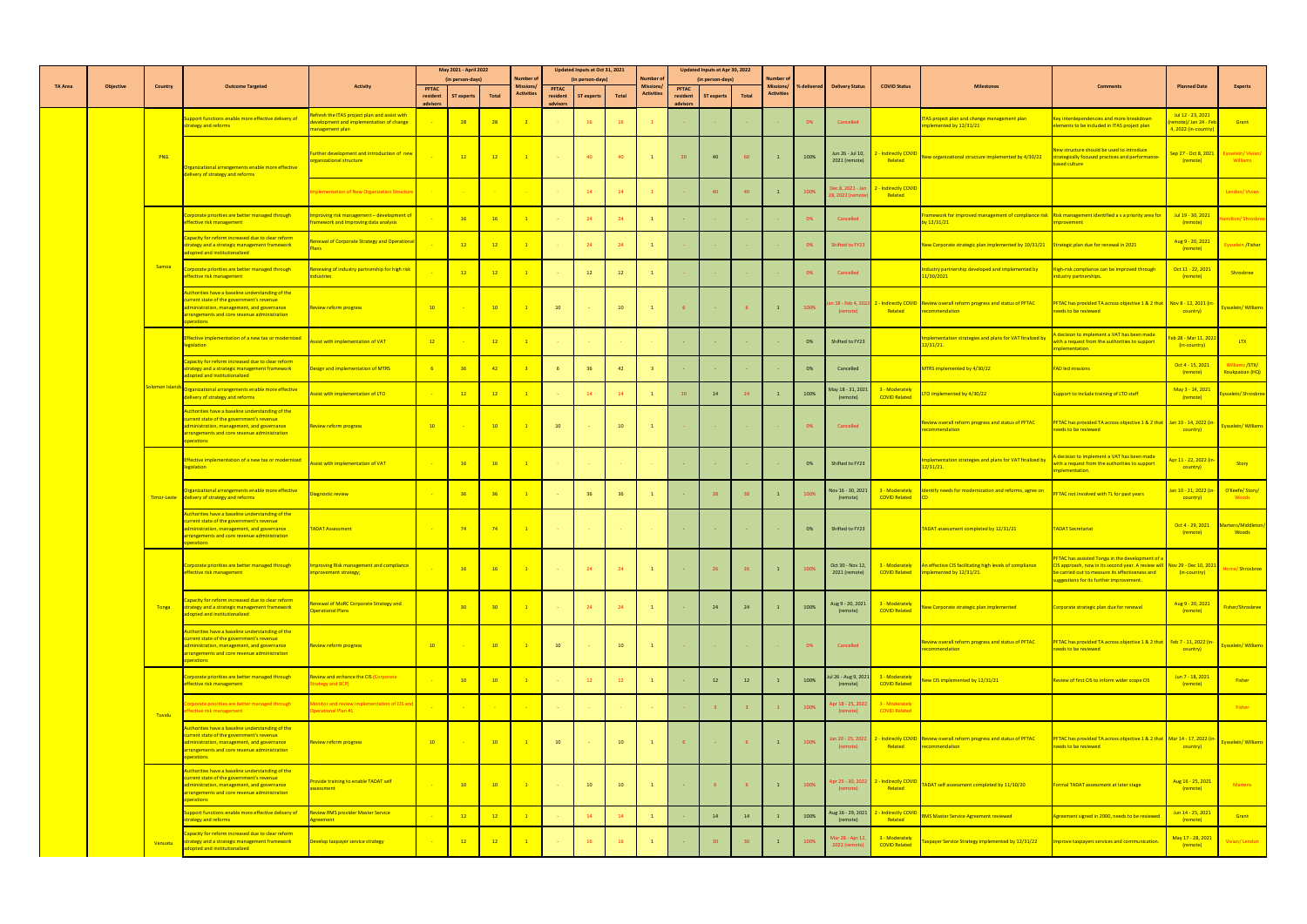|                                  |                                                  |              |                                                                                                                                                                                                                                                                                                                     |                                                                              |                                      | May 2021 - April 2022<br>(in person-days) |                 | <b>Number of</b>                     |                                      | Updated Inputs at Oct 31, 2021<br>(in person-days) |                   | <b>Number of</b>                     |                                      | Updated Inputs at Apr 30, 2022<br>(in person-days) |                         | <b>Number of</b>               |                                      |                                                                      |                                        |                                                                                                                                                                                                                                                          |                                                                                                                                                      |                                                      |                                                            |
|----------------------------------|--------------------------------------------------|--------------|---------------------------------------------------------------------------------------------------------------------------------------------------------------------------------------------------------------------------------------------------------------------------------------------------------------------|------------------------------------------------------------------------------|--------------------------------------|-------------------------------------------|-----------------|--------------------------------------|--------------------------------------|----------------------------------------------------|-------------------|--------------------------------------|--------------------------------------|----------------------------------------------------|-------------------------|--------------------------------|--------------------------------------|----------------------------------------------------------------------|----------------------------------------|----------------------------------------------------------------------------------------------------------------------------------------------------------------------------------------------------------------------------------------------------------|------------------------------------------------------------------------------------------------------------------------------------------------------|------------------------------------------------------|------------------------------------------------------------|
| <b>TA Area</b>                   | Objective                                        | Country      | <b>Outcome Targeted</b>                                                                                                                                                                                                                                                                                             | <b>Activity</b>                                                              | <b>PFTAC</b><br>resident<br>advisors | <b>ST experts</b>                         | Total           | <b>Missions</b><br><b>Activities</b> | <b>PFTAC</b><br>resident<br>advisors | <b>ST experts</b>                                  | Total             | <b>Missions</b><br><b>Activities</b> | <b>PFTAC</b><br>resident<br>advisors | <b>ST experts</b>                                  | Total                   | Missions/<br><b>Activities</b> | <b><i><u>&amp; delivered</u></i></b> | <b>Delivery Status</b>                                               | <b>COVID Status</b>                    | <b>Milestones</b>                                                                                                                                                                                                                                        | <b>Comments</b>                                                                                                                                      | <b>Planned Date</b>                                  | <b>Experts</b>                                             |
|                                  |                                                  |              | Corporate priorities are better managed through<br>effective risk management                                                                                                                                                                                                                                        | eviewing and enhancing the CIS's                                             |                                      | 16                                        | 16              |                                      |                                      | 16                                                 | 16                |                                      |                                      |                                                    |                         |                                |                                      | Cancelled                                                            |                                        | An effective CIS facilitating high levels of compliance<br>implemented by 12/31/21.                                                                                                                                                                      | Review of existing CIS's and compliance risks<br>eading to renewal of CIS's                                                                          | Mar 1 - 14, 2022 (ir<br>country)                     | <b>Story</b>                                               |
|                                  |                                                  |              | Authorities have a baseline understanding of the<br>current state of the government's revenue<br>administration, management, and governance<br>arrangements and core revenue administration<br>operations                                                                                                           | Review reform progress                                                       | 10 <sup>°</sup>                      |                                           | 10              |                                      | 10                                   |                                                    | 10                | $\mathbf{1}$                         |                                      | <b>Contract</b>                                    |                         |                                | 100%                                 | (remote)                                                             | Related                                | Dec 15 - 23, 2021 2 - Indirectly COVID Review overall reform progress and status of PFTAC<br>recommendation                                                                                                                                              | PFTAC has provided TA across objective 1 & 2 that Apr 18 - 22, 2022 (in<br>needs to be reviewed                                                      | country)                                             | <b>Eysselein/Williams</b>                                  |
|                                  |                                                  |              | Capacity for reform increased due to clear reform<br>strategy and a strategic management framework<br>adopted and institutionalized                                                                                                                                                                                 | Strategic and operational management                                         |                                      | 16                                        | 20 <sup>2</sup> |                                      |                                      |                                                    | <b>Common</b>     |                                      |                                      |                                                    | $\sim 100$ km s $^{-1}$ |                                | 0%                                   | Merged with<br>Leadership,<br>tegrity and Goor<br>governance         |                                        | Workshop on strategic planning delivered by 10/31/2020 As per PITAA training needs analysis priorities                                                                                                                                                   |                                                                                                                                                      | Oct 2021 (remote) Eysselein/Shrosbree                |                                                            |
|                                  |                                                  |              | Corporate priorities are better managed through<br>effective risk management                                                                                                                                                                                                                                        | Risk management and Data analysis                                            |                                      | 16                                        | 20 <sup>2</sup> |                                      |                                      | <b>16</b>                                          | 20                |                                      |                                      |                                                    |                         |                                |                                      | Cancelled                                                            |                                        | Workshop on Risk Management delivered by 7/31/2021 As per PITAA training needs analysis priorities                                                                                                                                                       |                                                                                                                                                      | Jul 2021 (remote)                                    | elein/Aslett/S                                             |
|                                  |                                                  |              | Organizational arrangements enable more effective<br>delivery of strategy and reforms                                                                                                                                                                                                                               | <b>ITAA Annual Meeting</b>                                                   |                                      |                                           |                 |                                      |                                      |                                                    |                   | $\blacksquare$ 1                     |                                      |                                                    |                         |                                | 100%                                 | Oct 21, 2021<br>(remote)                                             | 1 - Not COVID<br>Related               |                                                                                                                                                                                                                                                          |                                                                                                                                                      |                                                      | Eysselein/ William                                         |
|                                  |                                                  | Regional     | Corporate priorities are better managed through<br>effective risk management                                                                                                                                                                                                                                        | eadership, Integrity and Good Governance                                     |                                      | $-16$                                     | $-24$           | $-1$                                 | 32 <sup>2</sup>                      | 32 <sup>2</sup>                                    | 64                | $\sim$ 2                             | 30 <sup>2</sup>                      | 29                                                 | 59                      |                                | 100%                                 | Oct 27 - Nov 26,<br>021 (remote)/ Fe<br>2 - Apr 12, 2022<br>(remote) | Indirectly COVID<br>Related            | Workshop on leadership delivered by 1/31/2022                                                                                                                                                                                                            | As per PITAA training needs analysis priorities                                                                                                      | Jan 24 - 27, 2022 (ir<br>country)                    | Eysselein/Williams/<br>nrosbree/Vivian/<br><b>Hamilton</b> |
|                                  |                                                  |              | Authorities have a baseline understanding of the<br>current state of the government's revenue<br>administration, management, and governance<br>arrangements and core revenue administration<br><b>perations</b> and the contract of the contract of the contract of the contract of the contract of the contract of | ssist with finalization of ISORA 2021                                        |                                      | <b>Contract Contract</b>                  |                 | <b>Contract Contract</b>             | <b>Contractor</b>                    | <b>Contract Contract</b>                           | <b>Contractor</b> | <b>Contractor</b>                    |                                      |                                                    |                         |                                | 100%                                 | Dec 17, 2021 - Jai<br>20, 2022 (remo <sup>-</sup>                    | 1 - Not COVID<br>Related               |                                                                                                                                                                                                                                                          |                                                                                                                                                      |                                                      | <b>Topping</b>                                             |
| Revenue<br><b>Administration</b> | nproved customs<br>dministration functions       | Fiji         | ade facilitation and service initiatives better support<br>untary compliance                                                                                                                                                                                                                                        | eview of ASYCUDA and Customs Processes                                       |                                      |                                           |                 |                                      |                                      |                                                    |                   |                                      |                                      | 60                                                 | 60                      |                                | 100%                                 | Feb 7 - Apr 29,<br>2022 (remot                                       | 1 - Not COVID<br>Related               |                                                                                                                                                                                                                                                          |                                                                                                                                                      |                                                      | <b>Serswell/ Norkunas</b>                                  |
| Revenue<br>Administration        | trengthened core tax<br>administration functions |              | A larger proportion of taxpayers meet their filing<br>obligations as required by law / A larger proportion o<br>taxpayers meet their payment obligations as required<br>by law                                                                                                                                      | trengthen Debt and Returns management                                        |                                      | 12                                        | 12              |                                      |                                      | 14                                                 | 14                |                                      |                                      | 14                                                 | 14                      |                                | 100%                                 | Jun 8 - 21, 2021<br>(remote)                                         | 3 - Moderately<br><b>COVID Related</b> | On-time filing and payments operating at improved<br>efficiency levels by 31/12/2020 and measured against<br><b>TADAT dimensions.</b>                                                                                                                    | TA assistance requested by the authorities to<br>nprove current returns and payment compliance<br>levels.                                            | May 24 - Jun 4, 2021<br>(remote)                     | Field                                                      |
|                                  |                                                  |              | Strengthen core tax functions                                                                                                                                                                                                                                                                                       | Developing Standard Operating procedures for<br>core tax functions           |                                      | 32                                        | 32              |                                      | 16                                   | 45                                                 | 61                |                                      | 16                                   | 45                                                 | 61                      |                                | 100%                                 | Jul 14 - 29, 2021<br>(remote)                                        | L - Not COVID<br>Related               | SOP's approved and implemented                                                                                                                                                                                                                           | RMD does not have standardized core tax<br>procedures in place                                                                                       | Jun 28 - Jul 13, 2021   Bell/ Eysselein/<br>(remote) | Shrosbree/Williams                                         |
|                                  |                                                  | Cook Islands |                                                                                                                                                                                                                                                                                                                     |                                                                              |                                      |                                           |                 |                                      |                                      | 54                                                 | 54                |                                      |                                      |                                                    | -45                     |                                | 100%                                 | Feb 14 - Mar 15<br>2022 (remot                                       | 1 - Not COVID<br>Related               |                                                                                                                                                                                                                                                          |                                                                                                                                                      |                                                      | Bell/Field/Vivian                                          |
|                                  |                                                  |              | Audit and other verification programs more effectively<br>ensure accuracy of reporting                                                                                                                                                                                                                              | Audit skill development                                                      |                                      |                                           | 24              |                                      |                                      |                                                    |                   |                                      |                                      |                                                    |                         |                                |                                      | Cancelled                                                            |                                        | Audit skills development program completed                                                                                                                                                                                                               | Auditor skill level low                                                                                                                              | Sep 13 - 24, 2021<br>(remote)                        | Bell/Matthews                                              |
|                                  |                                                  |              | Audit and other verification programs more effectively<br>ensure accuracy of reporting                                                                                                                                                                                                                              | trengthen audit function                                                     |                                      |                                           | 16              |                                      |                                      |                                                    |                   |                                      |                                      |                                                    |                         |                                | 0%                                   | Shifted to FY23                                                      |                                        | The audit function operating at improved efficiency levels The authorities have requested TA to assist in<br>by 30/4/2022 and measured against TADAT dimensions.                                                                                         | building audit function and capability.                                                                                                              | Jan 31 - Feb 11, 2022<br>(in-country)                | Home                                                       |
|                                  |                                                  |              | Audit and other verification programs more effectively<br>ensure accuracy of reporting                                                                                                                                                                                                                              | eview AEOI Process                                                           |                                      |                                           |                 |                                      |                                      |                                                    |                   |                                      |                                      |                                                    |                         |                                |                                      | Feb 7 - 28, 2022                                                     | 1 - Not COVID<br>Related               |                                                                                                                                                                                                                                                          |                                                                                                                                                      |                                                      | Velji                                                      |
|                                  |                                                  |              | A larger proportion of taxpayers meet their filing<br>obligations as required by law / A larger proportion of<br>taxpayers meet their payment obligations as required                                                                                                                                               | trengthen Debt and Returns management                                        |                                      | <sup>12</sup>                             | 12              |                                      |                                      | 12                                                 | 12                |                                      |                                      |                                                    |                         |                                |                                      | Cancelled                                                            |                                        | On-time filing and payments operating at improved<br>efficiency levels by 31/12/2020 and measured against<br>TADAT dimensions.                                                                                                                           | TA assistance requested by the authorities to<br>mprove current returns and payment compliance<br>levels.                                            | Oct 25 - Nov 5, 2021<br>(remote)                     | Field                                                      |
|                                  |                                                  | Fiji         | Taxpayer services initiatives to support voluntary<br>ompliance are strengthened                                                                                                                                                                                                                                    | Improving taxpayer services and<br>communication                             |                                      | -32                                       | 32              |                                      |                                      |                                                    |                   |                                      |                                      |                                                    |                         |                                | 0%                                   | Shifted to FY23                                                      |                                        | Increase in voluntary compliance and decrease in numbe<br>of taxpayer complaints                                                                                                                                                                         | axpayer services and communication important<br>in COVID-19 context and to improve voluntary<br>compliance                                           | Nov 1 - 12, 2021 (in<br>country)                     | Vivian/Williams                                            |
|                                  |                                                  |              | Audit and other verification programs more effectively<br>nsure accuracy of reporting                                                                                                                                                                                                                               | Strengthening tax audit                                                      |                                      | 12                                        | 12              |                                      |                                      |                                                    |                   |                                      |                                      |                                                    |                         |                                | 0%                                   | Shifted to FY23                                                      |                                        | Quality of audits improved                                                                                                                                                                                                                               | Audit case work to be improved as requested by<br>authorities                                                                                        | Jan 17 - 28, 2022 (ii<br>country)                    | <b>STX</b>                                                 |
|                                  |                                                  |              | Audit and other verification programs more effectively<br>ensure accuracy of reporting                                                                                                                                                                                                                              | Developing tax audit skills                                                  |                                      | -24                                       | 24              |                                      |                                      |                                                    |                   | <b>Contract</b>                      |                                      |                                                    |                         |                                | 0%                                   | Shifted to FY23                                                      |                                        | Audit skills development program completed                                                                                                                                                                                                               | Skills level of auditors needs to be improved                                                                                                        | Jul 26 - Aug 6, 2021<br>(remote)                     | Bell/Matthews                                              |
|                                  |                                                  | Kiribati     | Audit and other verification programs more effectively Strengthening tax audit with focus on tax audit<br>nsure accuracy of reporting                                                                                                                                                                               | nethods to detect undeclared income                                          |                                      | 15                                        | 15              |                                      |                                      | 15                                                 | 15                |                                      |                                      |                                                    |                         |                                |                                      |                                                                      |                                        | The audit function operating at improved efficiency levels Follow up to training program delivered in FY 21<br>by 30/4/2022 and measured against TADAT dimensions.                                                                                       |                                                                                                                                                      | Oct 25 - Nov 5, 2021<br>(remote)                     | Bell                                                       |
|                                  |                                                  | RMI          | A larger proportion of taxpayers meet their filing<br>obligations as required by law / A larger proportion of<br>taxpayers meet their payment obligations as required<br>by law, Taxpayer services initiatives to support<br>voluntary compliance are strengthened                                                  | aproving tax arrears and returns management<br>nprove core tax functions     |                                      | 14                                        | 14              |                                      | $\sim 100$ km s $^{-1}$              | 12                                                 | 12                | $\overline{1}$                       | $\sim 100$ km s $^{-1}$              |                                                    |                         |                                | 0%                                   | Cancelled                                                            |                                        | (1) On-time filing and payments operating at improved<br>efficiency levels by 31/12/2020 and measured against<br>TADAT dimensions. (2) Improved delivery of taxpayer<br>services by 12/31/2021 and measured against TADAT<br>dimensions.                 | TA assistance requested by the authorities to<br>mprove current returns and payment compliance<br>levels.                                            | Jul 12 - 23, 2021<br>(remote)                        | Piper                                                      |
|                                  |                                                  |              | Audit and other verification programs more effectively Strengthen tax audit function (challenges posed<br>ensure accuracy of reporting                                                                                                                                                                              | by cash economy)                                                             |                                      | 16                                        | 16              |                                      | <b>Contractor</b>                    | <b>Contractor</b>                                  | <b>Common</b>     | <b>Contractor</b>                    |                                      | <b>Common</b>                                      | <b>State State</b>      |                                | 0%                                   | Shifted to FY23                                                      |                                        | The audit function operating at improved efficiency levels<br>by 30/4/2022 and measured against TADAT dimensions                                                                                                                                         | Focus on small, medium and large businesses, tax<br>avoidance/evasion and computer assisted audit<br>techniques as well as investigation techniques. | Nov 15 - 26, 2021 (in-<br>country)                   | Sutherland                                                 |
|                                  |                                                  | Nauru        | Strengthen core tax functions                                                                                                                                                                                                                                                                                       | Improve taxpayer services, debt and returns<br>management and audit function |                                      | 16                                        | 16              |                                      | <b>Contractor</b>                    | 24                                                 | 24                | $\overline{1}$                       |                                      |                                                    |                         |                                | 0%                                   | Cancelled                                                            |                                        | Taxpayer services, on-time filing and payments and audit<br>operating at improved efficiency levels by 31/12/2021 and<br>measured against TADAT dimensions.                                                                                              | Further support to improve core tax functions<br>required                                                                                            | March 7 - 18, 2022 (in<br>country)                   | Fisher/STX                                                 |
|                                  |                                                  | Niue         | Strengthen core tax functions                                                                                                                                                                                                                                                                                       | Improve taxpayer services, debt and returns<br>management and audit function |                                      |                                           |                 |                                      |                                      | 24                                                 | 24                |                                      |                                      | 12 <sup>7</sup>                                    | 12                      |                                |                                      | Sep 27 - Oct 8,<br>2021 (remote)                                     | 3 - Moderately<br><b>COVID Related</b> | Taxpayer services, on-time filing and payments and audit TA assistance requested by the authorities to<br>operating at improved efficiency levels by 31/12/2021 and improve current returns and payment compliance<br>measured against TADAT dimensions. |                                                                                                                                                      | Oct 25 - Nov 2, 2021<br>(remote)                     | Shrosbree                                                  |
|                                  |                                                  | Palau        | Taxpayer services initiatives to support voluntary<br>compliance are strengthened                                                                                                                                                                                                                                   | Improve taxpayer services, debt and returns<br>management                    |                                      |                                           |                 |                                      |                                      |                                                    |                   |                                      |                                      |                                                    |                         |                                | በ%                                   | Cancelled                                                            |                                        | Taxpayer Services, on-time filing and payments operating<br>at improved efficiency levels by 31/12/2020 and measured improve current taxpayer services as well as<br>against TADAT dimensions.                                                           | TA assistance requested by the authorities to<br>returns and payment compliance levels.                                                              | Aug 16 - 13, 2021<br>(remote)                        | Lawrence                                                   |
|                                  |                                                  |              | Taxpayer services initiatives to support voluntary<br>compliance are strengthened                                                                                                                                                                                                                                   | Support implementation of taxpayer services<br>strategy                      |                                      | <sup>16</sup>                             | 16              |                                      | <b>Contract Contract</b>             | 16                                                 |                   |                                      |                                      |                                                    |                         |                                | 0%                                   | Shifted to FY23                                                      |                                        | Improved delivery of taxpayer services by 12/31/2021 and Assistance with improving taxpayer services<br>measured against TADAT dimensions.                                                                                                               | requested by authorities                                                                                                                             | Feb 7 - 18, 2022 (in<br>country)                     | Lendon/Vivian                                              |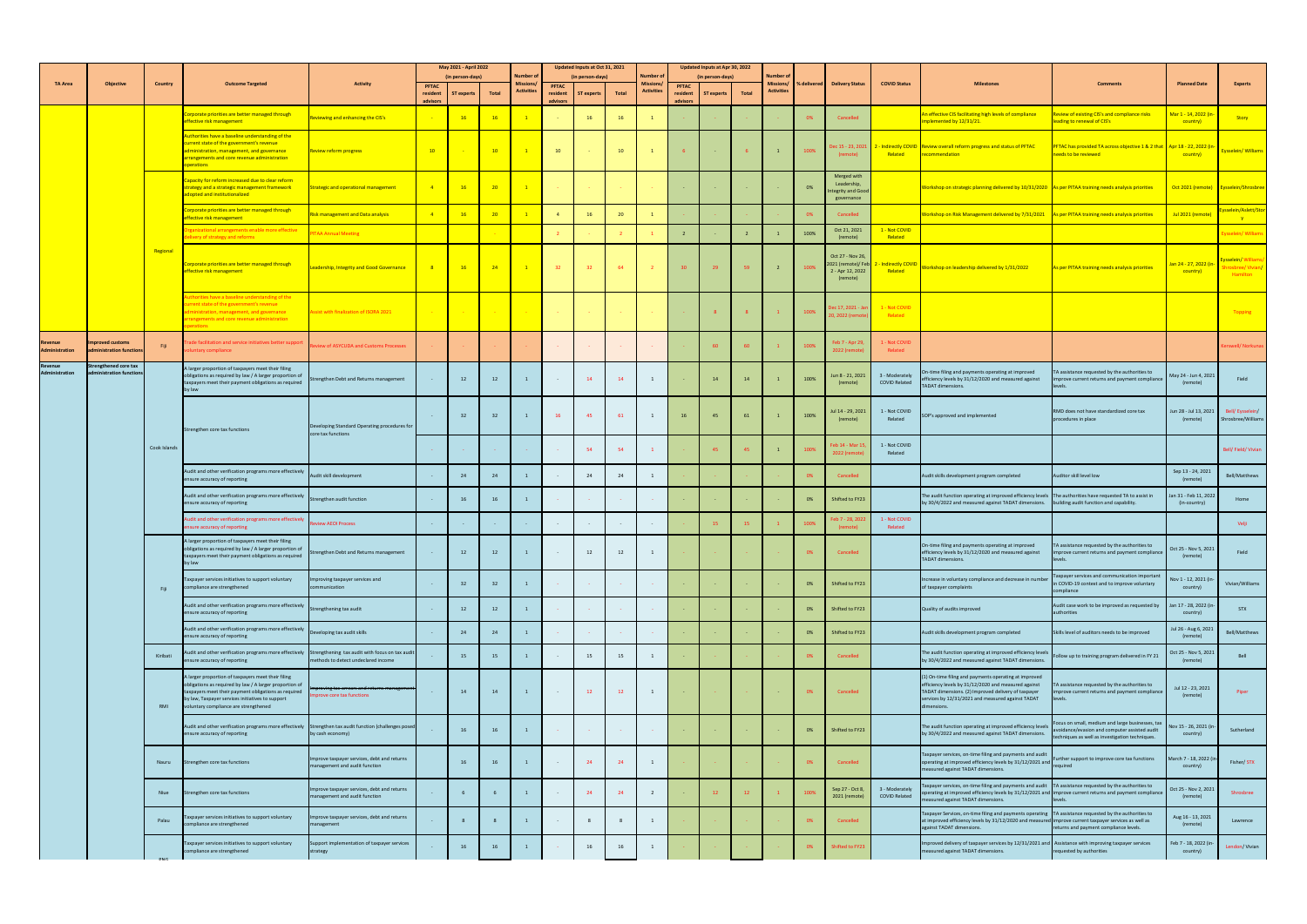|                |                  |                 |                                                                                                                                                                                                                                       |                                                                                                                                  |                      | May 2021 - April 2022 |              |                             |                          | Updated Inputs at Oct 31, 2021 |       |                             |                      | Updated Inputs at Apr 30, 2022 |                 |                               |               |                                                    |                                                  |                                                                                                                                                                                                           |                                                                                                           |                                                                      |                                |
|----------------|------------------|-----------------|---------------------------------------------------------------------------------------------------------------------------------------------------------------------------------------------------------------------------------------|----------------------------------------------------------------------------------------------------------------------------------|----------------------|-----------------------|--------------|-----------------------------|--------------------------|--------------------------------|-------|-----------------------------|----------------------|--------------------------------|-----------------|-------------------------------|---------------|----------------------------------------------------|--------------------------------------------------|-----------------------------------------------------------------------------------------------------------------------------------------------------------------------------------------------------------|-----------------------------------------------------------------------------------------------------------|----------------------------------------------------------------------|--------------------------------|
| <b>TA Area</b> | <b>Objective</b> | Country         | <b>Outcome Targeted</b>                                                                                                                                                                                                               | <b>Activity</b>                                                                                                                  | <b>PFTAC</b>         | (in person-days)      |              | Number o<br><b>Missions</b> | <b>PFTAC</b>             | (in person-days)               |       | Number o<br><b>Missions</b> | <b>PFTAC</b>         | (in person-days)               |                 | <b>Number of</b><br>Missions/ | ا delivered l | <b>Delivery Status</b>                             | <b>COVID Status</b>                              | <b>Milestones</b>                                                                                                                                                                                         | <b>Comments</b>                                                                                           | <b>Planned Date</b>                                                  | <b>Experts</b>                 |
|                |                  |                 |                                                                                                                                                                                                                                       |                                                                                                                                  | resident<br>advisors | ST experts            | <b>Total</b> | <b>Activities</b>           | resident<br>advisors     | <b>ST experts</b>              | Total | <b>Activities</b>           | resident<br>advisors | <b>ST</b> experts              | Total           | <b>Activities</b>             |               |                                                    |                                                  |                                                                                                                                                                                                           |                                                                                                           |                                                                      |                                |
|                |                  |                 | The integrity of the taxpayer base and ledger is<br>strengthened                                                                                                                                                                      | Complete the cleansing of taxpayer register and<br>introduce new business processes to ensure the<br>register remains up to date |                      | 32                    | 32           |                             | <b>Contract Contract</b> |                                |       | <b>Contractor</b>           |                      |                                |                 |                               | 0%            | Shifted to FY23                                    |                                                  | More accurate and reliable taxpayer information held in<br>centralized database by 10/31/22                                                                                                               | Work has commenced on cleansing the taxpayer<br>register of ceased and inactive cases.                    | Nov 22 - Dec 3 (in-<br>country), Mar 21 - Ap<br>1, 2022 (in-country) | Expert                         |
|                |                  |                 | Taxpayer services initiatives to support voluntary<br>compliance are strengthened                                                                                                                                                     | Assistance with implementation of the taxpayer<br>service strategy                                                               |                      | -32                   | 32           |                             |                          |                                |       |                             |                      |                                |                 |                               |               | Shifted to FY23                                    |                                                  | mproved delivery of taxpayer services by 12/31/2021 and<br>measured against TADAT dimensions.                                                                                                             | New taxpayer services strategy to be implemented                                                          | Nov 29 - Dec 10, 202<br>(in-country)                                 | O'Keefe/Lendon                 |
|                |                  | Samoa           | A larger proportion of taxpayers meet their filing<br>obligations as required by law / A larger proportion of<br>axpayers meet their payment obligations as required management                                                       | Strengthening return filing and tax arrears                                                                                      |                      | 16                    | 16           |                             | $\sim 100$               | 12                             | 12    |                             |                      |                                |                 |                               | 0%            | Shifted to FY23                                    |                                                  | On-time filing and payments operating at improved<br>efficiency levels by 31/12/2021 and measured against<br><b>TADAT dimensions.</b>                                                                     | Training for collectors to be part of TA                                                                  | Feb 14 - 25, 2022 (in-<br>country)                                   | Field                          |
|                |                  |                 | Audit and other verification programs more effectively<br>ensure accuracy of reporting                                                                                                                                                | Strengthening audit and optimizing TIMS                                                                                          |                      | 12                    | 12           |                             |                          | 12                             | 12    |                             |                      |                                |                 |                               |               | Cancelled                                          |                                                  | The audit function operating at improved efficiency levels Management of TIMS data and case selection key Jun 14 - 25, 2021<br>by 4/30/2022 and measured against TADAT dimensions.                        | <b>tocus</b>                                                                                              | (remote)                                                             | <b>Bell</b>                    |
|                |                  |                 | Taxpayer services initiatives to support voluntary<br>compliance are strengthened                                                                                                                                                     | ssistance with implementation of the taxpayer<br>service strategy                                                                |                      | 24                    | 24           |                             | 12                       |                                |       |                             |                      |                                |                 |                               |               | Cancelled                                          |                                                  | mproved delivery of taxpayer services by 12/31/2021 and Assistance with improving taxpayer services<br>measured against TADAT dimensions.                                                                 | equested by authorities                                                                                   | Jul 12 - 23, 2021<br>(remote)                                        | Vivian/Williams                |
|                |                  | Solomon Islands | Audit and other verification programs more effectively<br>ensure accuracy of reporting                                                                                                                                                | Strengthen tax audit function                                                                                                    |                      | 12                    | 12           |                             | $\sim$ 100 $\sim$        | 12                             | 12    |                             |                      |                                |                 |                               | 0%            | Cancelled                                          |                                                  | The audit function operating at improved efficiency levels The authorities have requested TA to assist in<br>by 12/2/2020 and measured against TADAT dimensions.                                          | building audit function and capability.                                                                   | Aug 16 - 27, 2021<br>(remote)                                        | Sutherland                     |
|                |                  | Timor-Leste     | xpayer services initiatives to support voluntary<br>mpliance are strengthened                                                                                                                                                         | nhance public information and website                                                                                            |                      |                       |              |                             |                          |                                |       | <b>Contract Contract</b>    |                      | 12 <sup>°</sup>                | 12 <sup>7</sup> |                               | 100%          | (remote)                                           | Feb 7 - 18, 2022 2 - Indirectly COVID<br>Related |                                                                                                                                                                                                           |                                                                                                           |                                                                      | O'Keefe                        |
|                |                  | Tonga           | A larger proportion of taxpayers meet their filing<br>obligations as required by law / A larger proportion of<br>taxpayers meet their payment obligations as required<br>by law                                                       | mproving debt and returns management                                                                                             |                      | 16                    | 16           |                             | <b>Contract Contract</b> | 12                             | 12    |                             |                      |                                |                 |                               | 0%            | Shifted to FY23                                    |                                                  | On-time filing and payments operating at improved<br>efficiency levels by 31/12/2021 and measured against<br><b>TADAT dimensions.</b>                                                                     | TA assistance requested by the authorities to<br>mprove current returns and payment compliance<br>levels. | Jan 24 - Feb 4, 2022<br>(in-country)                                 | Field/Lendon                   |
|                |                  |                 | Audit and other verification programs more effectively Strengthen tax audit function and optimize VAT<br>ensure accuracy of reporting                                                                                                 | POS (Development of POS Guidelines)                                                                                              |                      | 16                    | 16           |                             |                          | 12                             | 12    |                             |                      | 12                             | 12              |                               | 100%          | Aug 21 - Sep 1<br>2021 (remote)                    | 3 - Moderately<br><b>COVID Related</b>           | The audit function operating at improved efficiency levels The authorities have requested TA to assist in<br>by 31/12/2021 and measured against TADAT dimensions. building audit function and capability. |                                                                                                           | Feb 21 - Mar 4, 2022<br>(in-country)                                 | Fisher                         |
|                |                  | Tuvalu          | Strengthen core tax functions                                                                                                                                                                                                         | Improve taxpayer services, return filing and tax<br>arrears management and audit                                                 |                      | 12                    | 12           |                             | $\sim$ 100 $\sim$        | 12                             | 12    |                             |                      | 12                             | 12              |                               | 100%          | Jan 27 - Feb 18,<br>2022 (rem                      | 3 - Moderately<br><b>COVID Related</b>           | Core tax functions operating at improved efficiency levels The authorities have requested TA to assist in<br>by 4/30/2021 and measured against TADAT dimensions.                                          | improving tax audit and skills level of auditors                                                          | Oct 11 - 22, 2021<br>(remote)                                        | Fisher                         |
|                |                  |                 | Audit and other verification programs more effectively Strengthening audit and audit skills<br>ensure accuracy of reporting                                                                                                           | development                                                                                                                      |                      | 12                    | 12           |                             |                          | 12                             | 12    |                             |                      | 14                             | 14              |                               |               | eb 2 - Mar 2, 20                                   | 3 - Moderately<br><b>COVID Related</b>           | The audit function operating at improved efficiency levels The authorities have requested TA to assist in<br>by 31/12/2020 and measured against TADAT dimensions. building audit function and capability. |                                                                                                           | Nov 15 - 26, 2021<br>(remote)                                        | Home                           |
|                |                  | Vanuatu         | A larger proportion of taxpayers meet their filing<br>biligations as required by law / A larger proportion of Strengthening return filing and tax arrears<br>axpayers meet their payment obligations as required management<br>by law |                                                                                                                                  |                      | 12                    | 12           |                             | $\sim$ $-$               | 40                             |       |                             |                      | 40                             | 40              |                               | 100%          | Sep 6 - 25, 2021<br>(remote)                       | 3 - Moderately<br><b>COVID Related</b>           | On-time filing and payments operating at improved<br>efficiency levels by 31/12/2021 and measured against<br><b>TADAT dimensions.</b>                                                                     | Training for collectors to be part of TA                                                                  | Oct 4 - 15, 2021<br>(remote)                                         | Field/Lendon                   |
|                |                  |                 | Audit and other verification programs more effectively Workshop on Tax Investigations - VAT (joint<br>ensure accuracy of reporting                                                                                                    | with OCO and PITAA)                                                                                                              |                      |                       | 25           |                             |                          |                                |       |                             |                      |                                |                 |                               | $0\%$         | Cancelled                                          |                                                  | Workshop on VAT tax Investigations delivered by 2/28/21                                                                                                                                                   | Workshop delivered in terms of training needs<br>identified and agreement with OCO                        | Nov 2021 (in-country                                                 | Williams/Hamilton/<br>Kerswell |
|                |                  | Regional        | he integrity of the taxpayer base and ledger is<br>rengthened                                                                                                                                                                         | Workshop on Taxpayer Register and Data<br><b>Cleansing</b>                                                                       |                      |                       |              |                             | <b>Contractor</b>        | 30                             |       |                             |                      | 24                             | 24              |                               |               | (remote)                                           | Nov 9 - 20, 2021 2 - Indirectly COVID<br>Related |                                                                                                                                                                                                           |                                                                                                           |                                                                      | Clayton/Vivian                 |
|                |                  |                 | Taxpayer services initiatives to support voluntary<br>compliance are strengthened                                                                                                                                                     | <b>Effective Taxpayer Services and Communication</b>                                                                             |                      | 20                    | 23           |                             | <b>Contractor</b>        | 24                             |       |                             |                      | 24                             | 24              |                               | 100%          | Aug 17 - 19, 2021<br>Aug 24 - 25, 2021<br>(remote) | 3 - Moderately<br><b>COVID Related</b>           | Workshop on taxpayer services delivered by July 21                                                                                                                                                        | As per PITAA training needs analysis priorities                                                           | Jul 2021 (remote)                                                    | Vivian/Lendon                  |
|                |                  |                 |                                                                                                                                                                                                                                       | <b>Total Days:</b>                                                                                                               | 126                  | 1099                  | 1225         | 74                          |                          |                                |       |                             |                      |                                |                 |                               |               |                                                    |                                                  |                                                                                                                                                                                                           |                                                                                                           |                                                                      |                                |
|                |                  |                 |                                                                                                                                                                                                                                       | <b>Updated Mid-FY22 Workplan:</b>                                                                                                |                      |                       |              |                             | 151                      | 999                            | 1150  | 64                          |                      |                                |                 |                               |               |                                                    |                                                  |                                                                                                                                                                                                           |                                                                                                           |                                                                      |                                |
|                |                  |                 |                                                                                                                                                                                                                                       | <b>Increase from Baseline Plan:</b>                                                                                              |                      |                       |              |                             | 20%                      | -9%                            | -6%   | $-14%$                      |                      |                                |                 |                               |               |                                                    |                                                  |                                                                                                                                                                                                           |                                                                                                           |                                                                      |                                |
|                |                  |                 |                                                                                                                                                                                                                                       | Delivered by Oct 31:                                                                                                             |                      |                       |              |                             | 38                       | 318                            | 356   | 16                          |                      |                                |                 |                               |               |                                                    |                                                  |                                                                                                                                                                                                           |                                                                                                           |                                                                      |                                |
|                |                  |                 |                                                                                                                                                                                                                                       | Percent of Original Plan delivered by Oct 31                                                                                     |                      |                       |              |                             | 30%                      | 29%                            | 29%   | 22%                         |                      |                                |                 |                               |               |                                                    |                                                  |                                                                                                                                                                                                           |                                                                                                           |                                                                      |                                |
|                |                  |                 |                                                                                                                                                                                                                                       | Percent of Revised Plan delivered by Oct 31                                                                                      |                      |                       |              |                             | 25%                      | 32%                            | 31%   | 25%                         |                      |                                |                 |                               |               |                                                    |                                                  |                                                                                                                                                                                                           |                                                                                                           |                                                                      |                                |

**Final Outturn: 108 854 962 43**

**Percentage of Mid-Year Revi** 

**Percentage of Original Plan: 86% 78% 79% 58%**

| <b>Revenue</b><br>Administration | Cook Islands | Tax and/or customs laws are updated, simplified, and Finalization and assistance with<br>better aligned with modern standards and international implementation of Tax Admin Act, including<br>protocol | <b>training</b>                                                             |                          |                 |    |                |                          |                          | 20                       | $\overline{\phantom{a}}$     |                          | 10                       |                           |                    | 1 100% | (remote)        | n 24 - Feb 2, 2022 2 - Indirectly COVID $\overline{a}$<br>Related | Tax Administration Act finalized by 12/31/22                                                                        | PFTAC is supporting a request by the authorities t<br>modernize their tax laws.                        | May 24 - Jun 2, 2021<br>(remote)/ Sep 8 - 17,<br>2021 (remote) | Burns        |
|----------------------------------|--------------|--------------------------------------------------------------------------------------------------------------------------------------------------------------------------------------------------------|-----------------------------------------------------------------------------|--------------------------|-----------------|----|----------------|--------------------------|--------------------------|--------------------------|------------------------------|--------------------------|--------------------------|---------------------------|--------------------|--------|-----------------|-------------------------------------------------------------------|---------------------------------------------------------------------------------------------------------------------|--------------------------------------------------------------------------------------------------------|----------------------------------------------------------------|--------------|
|                                  |              | Tax and/or customs laws are updated, simplified, and<br>better aligned with modern standards and international Rewrite of the tax administration act                                                   |                                                                             |                          |                 | 14 |                | <b>Contract Contract</b> | <b>Contract Contract</b> | <b>Contact Contact</b>   | and the contract of the      | <b>Contract Contract</b> | <b>Contract Contract</b> | <b>Contract Contract</b>  | <b>State State</b> | 0%     | Shifted to FY23 |                                                                   | Tax administration act implemented by 12/31/21                                                                      | PFTAC is supporting a request by the authorities to Jul 26 - Aug 6, 2021<br>modernize their tax laws.  | (remote)                                                       | <b>Burns</b> |
|                                  |              | Tax and/or customs laws are updated, simplified, and<br>better aligned with modern standards and international Finalize VAT Bill<br>protocols                                                          |                                                                             | <b>Contract Contract</b> |                 |    |                |                          | 12                       | 12                       |                              |                          | 10                       | 10                        |                    | 1 100% | (remote)        | Nov 15 - 24, 2021 2 - Indirectly COVID<br>Related                 |                                                                                                                     |                                                                                                        |                                                                | <b>Burns</b> |
|                                  | Kiribati     | Tax and/or customs laws are updated, simplified, and<br>better aligned with modern standards and international<br>protoco                                                                              | Tax legislation reforms with focus on<br>simplification for small taxpayers | <b>Contract Contract</b> | 10              | 10 | $\overline{1}$ | <b>Contractor</b>        | <b>Contract Contract</b> | <b>Contract Contract</b> | <b>Contact Contact State</b> | <b>Service Control</b>   | <b>Contract Contract</b> | <b>The Common Service</b> | <b>State State</b> | 0%     | Shifted to FY23 |                                                                   | Small taxpayer tax implemented 4/30/22                                                                              | <b>PFTAC</b> is supporting a request by the authorities to<br>modernize their tax laws.                | Oct 4 - 13, 2021<br>(remote)                                   | <b>Burns</b> |
|                                  | Niue         | Tax and/or customs laws are updated, simplified, and<br>better aligned with modern standards and international Finalization of income tax rewrite<br>otocol                                            |                                                                             | <b>Service</b>           | 10 <sup>1</sup> | 10 |                | $\sim$ $-$               |                          |                          |                              |                          |                          |                           |                    | 100%   | (remote)        | Oct 4 - 7, 2021 2 - Indirectly COVID<br>Related                   | Income tax rewrite finalized by 11/30/21                                                                            | PFTAC is supporting a request by the authorities to Feb 7 - 16, 2022 (in-<br>modernize their tax laws. | country)                                                       | <b>Burns</b> |
|                                  | Palau        | Tax and/or customs laws are updated, simplified, and<br>Regulations for the PGST and business profit<br>better aligned with modern standards and international                                         |                                                                             |                          |                 | 14 |                |                          |                          |                          |                              |                          |                          |                           |                    | 100%   | (remote)        | Related                                                           | Sep 28 - 29, 2021 $\vert$ 2 - Indirectly COVID Regulations of PGST and business profit tax finalized by<br>10/31/21 | PFTAC is supporting a request by the authorities to<br>modernize their tax laws.                       | Jul 5 - 18, 2021<br>(remote)                                   | <b>Burns</b> |
|                                  |              | protocols                                                                                                                                                                                              |                                                                             |                          |                 |    |                |                          | 12                       |                          |                              |                          |                          |                           |                    | 0%     | Cancelled       |                                                                   |                                                                                                                     |                                                                                                        |                                                                | <b>Burns</b> |

| 1150 | 64     |
|------|--------|
| -6%  | $-14%$ |
| 356  | 16     |
| 29%  | 22%    |
| 31%  | 25%    |
|      |        |

|            | 108 | 854 | 962 | 43  |
|------------|-----|-----|-----|-----|
| ised Plan: | 72% | 85% | 84% | 67% |
|            | 86% | 78% | 79% | 58% |
|            |     |     |     |     |